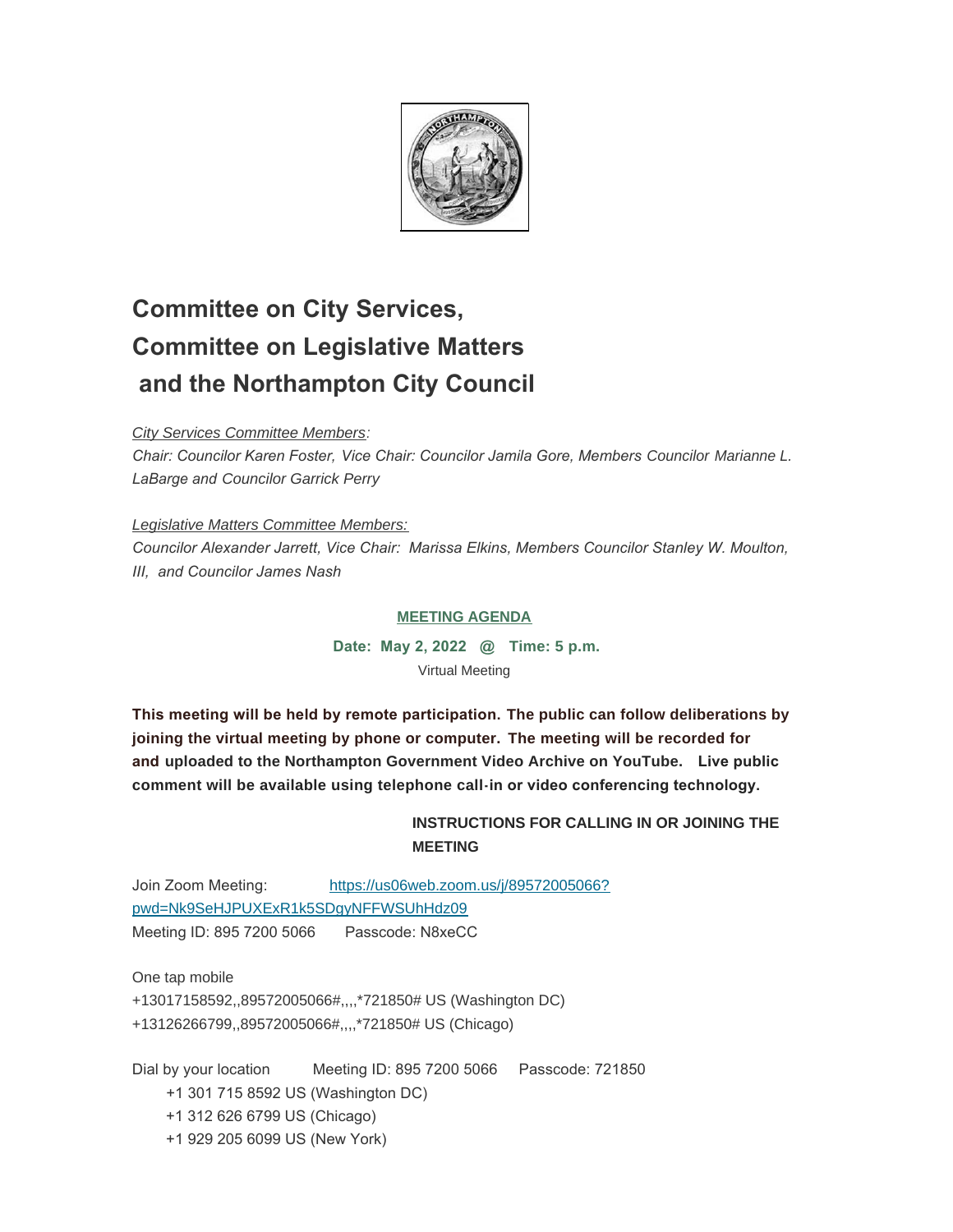#### +1 253 215 8782 US (Tacoma)

- +1 346 248 7799 US (Houston)
- +1 669 900 6833 US (San Jose)

#### **Meeting Called to Order and Roll Call 1.**

- **Announcement of Audio/Video Recording 2.** This meeting is being audio/video recorded.
- **Public Comment 3.**
- **Minutes of Previous Meetings 4.**

### **Items Referred to Committee 5.**

## **Three Year Review of city ordinance Article 1 § 290 - Use of Facial A. Recognition Systems by Municipal Agencies , Officers, & Employees** [Link to City Code Book Article 1 § 290](https://ecode360.com/13265223)

Javier Luengo, Organizing Strategist/Community Advocate and Kade Crockford, Director, Technology for Liberty Program from ACLU Massachusetts will join us for a discussion of the existing ordinance.

On March 14, 2022 the Massachusetts Special Commission to Evaluate Government Use of Facial Recognition Technology in the Commonwealth released its final report, available here: <https://frcommissionma.com/>

## **B.** 5:30 P.M. 22.072 An Order For Special Legislation Relative To Ranked Choice **Voting In The City Of Northampton**

Process Note:

4/14/2022 - Presentation of Ranked Choice Voting committee recommendation presented by Robert Boulrice, Committee Chair

4/14/2022 - City Council approved sending item to City Services, Legislative Matters & Board of Registrars. This item will be placed on City Council agenda for 5/19/2022 for final vote. Committees are asked to complete their review of the legislation & provide their recommendation back to City Council no later than 5/16/2022.

Additional Resources:

[How Proportional RCV works](https://www.fairvote.org/prcv#how_prcv_works)

Here is a detailed example: [https://www.fairvote.org/](https://www.fairvote.org/multi_winner_rcv_example) multi\_winner\_rcv\_example

Documents:

[22.072 RCV Legislation Order - redlined.pdf](https://northamptonma.gov/AgendaCenter/ViewFile/Item/19076?fileID=165695) [22.072 RCV Legislation Order.pdf](https://northamptonma.gov/AgendaCenter/ViewFile/Item/19076?fileID=165696)

#### **22.070 Appointment to Conservation Commission C.**

Process Note:

Referred to Committee on City Services by City Council on 3/31/2022

## **Conservation Commission**

Paul Foster-Moore, 147 Turkey Hill Road, Florence Term: April 2022-June 2025 To fill a vacancy